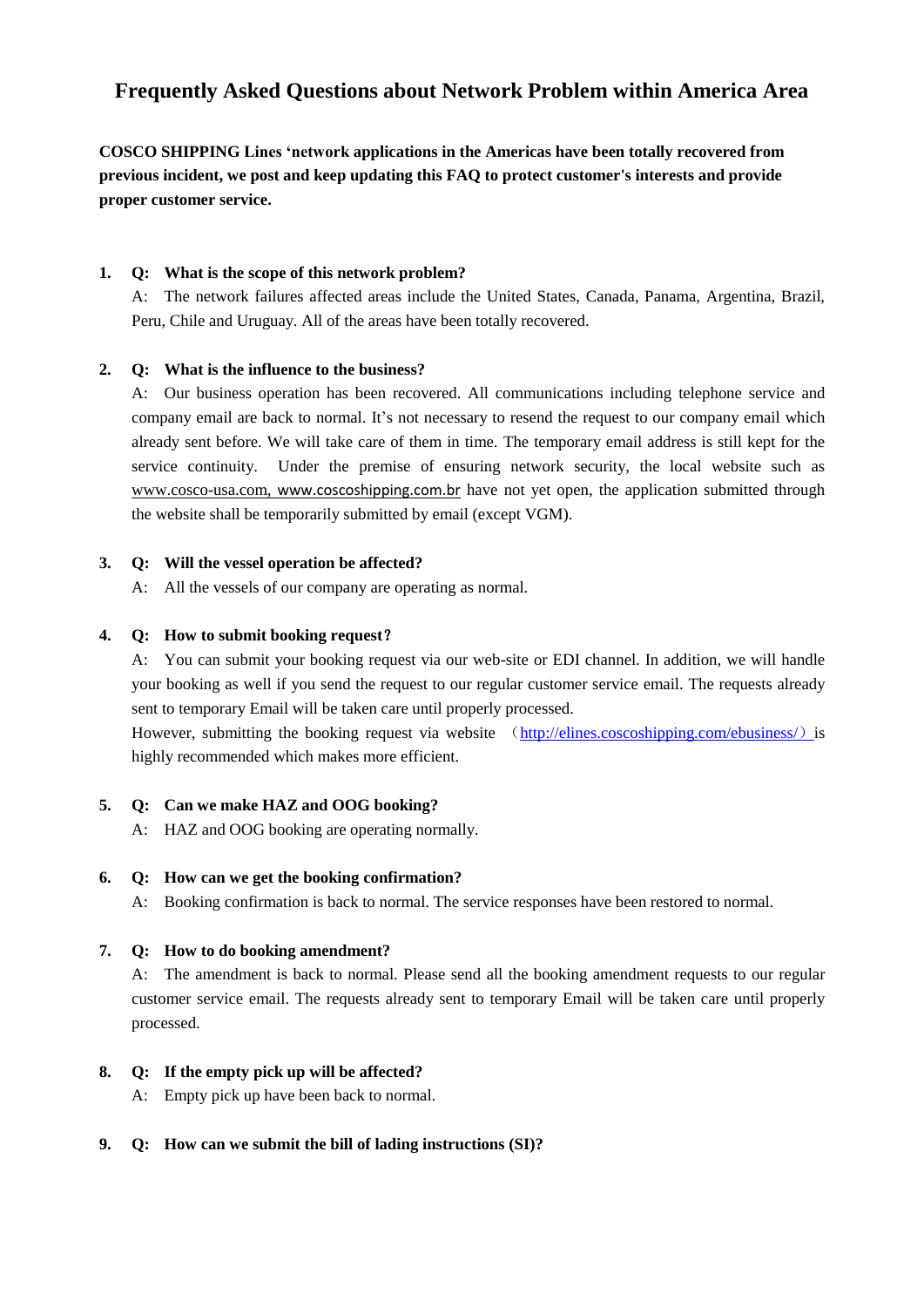A: The SI is back to normal. You may submit the bill of lading instructions (SI) through our website ([http://elines.coscoshipping.com/ebusiness/](http://elines.coscoshipping.com/ebusiness/）)) or EDI channel, or send to our regular customer service email. The requests already sent to [temporary](javascript:;) Email will be taken care until properly processed. We recommend that you use the website bill of lading function to get a faster service response.

## **10. Q: How can we make BL checking and BL amendment?**

A: You will be able to receive the BL proforma by Email as normal. Please send the request to our regular customer service email. The requests already sent to [temporary](javascript:;) Email will be taken care until properly processed..

## **11. Q: Is that possible to do COD?**

A: The COD operation is back to normal, Please send the application to our regular customer service email. The requests already sent to [temporary](javascript:;) Email will be taken care until properly processed.

## **12. Q: How to submit the VGM information?**

A: You can submit your VGM information via SI or VGM function on our web-site ([http://elines.coscoshipping.com/ebusiness/](http://elines.coscoshipping.com/ebusiness/）)). Or send your VGM information to our regular customer service email. The information already sent to [temporary](javascript:;) Email will be taken care until properly processed.

## **13. Q: How to issue the Bill of lading?**

A: The issue of original BL service is back to normal.

## **14. Q: How to do cargo tracking?**

A: Our cargo tracking system is running stably, we would recommend you to use our website's cargo tracking function to check the latest status of your shipment. [\(http://lines.coscoshipping.com/home/](http://lines.coscoshipping.com/home/))

#### **15. Q: Can we receive the arrival notice?**

A: The arrival notice can be sent as normal.

#### **16. Q: Can the inbound container be released as normal?**

A: The cargo releasing is back to normal in all of the regions.

#### **17. Q: How can we get the invoice and make payment?**

A: Payment and invoice printing are back to normal in all of the regions.

Please be kindly advised that our Bank Account has NOT been changed. Please contact our local office immediately if any doubt.

#### **18. Q: How to do LCL shipment in Canada?**

A: This business is back to normal

# **19. Q: How to contact the local office in the affected area by email?**

A: The email service is back to normal. The temporary mailboxes will be remained in use in order to maintain the service continuity.

# **COSCO SHIPPING Lines**

**Aug 2 nd, 2018**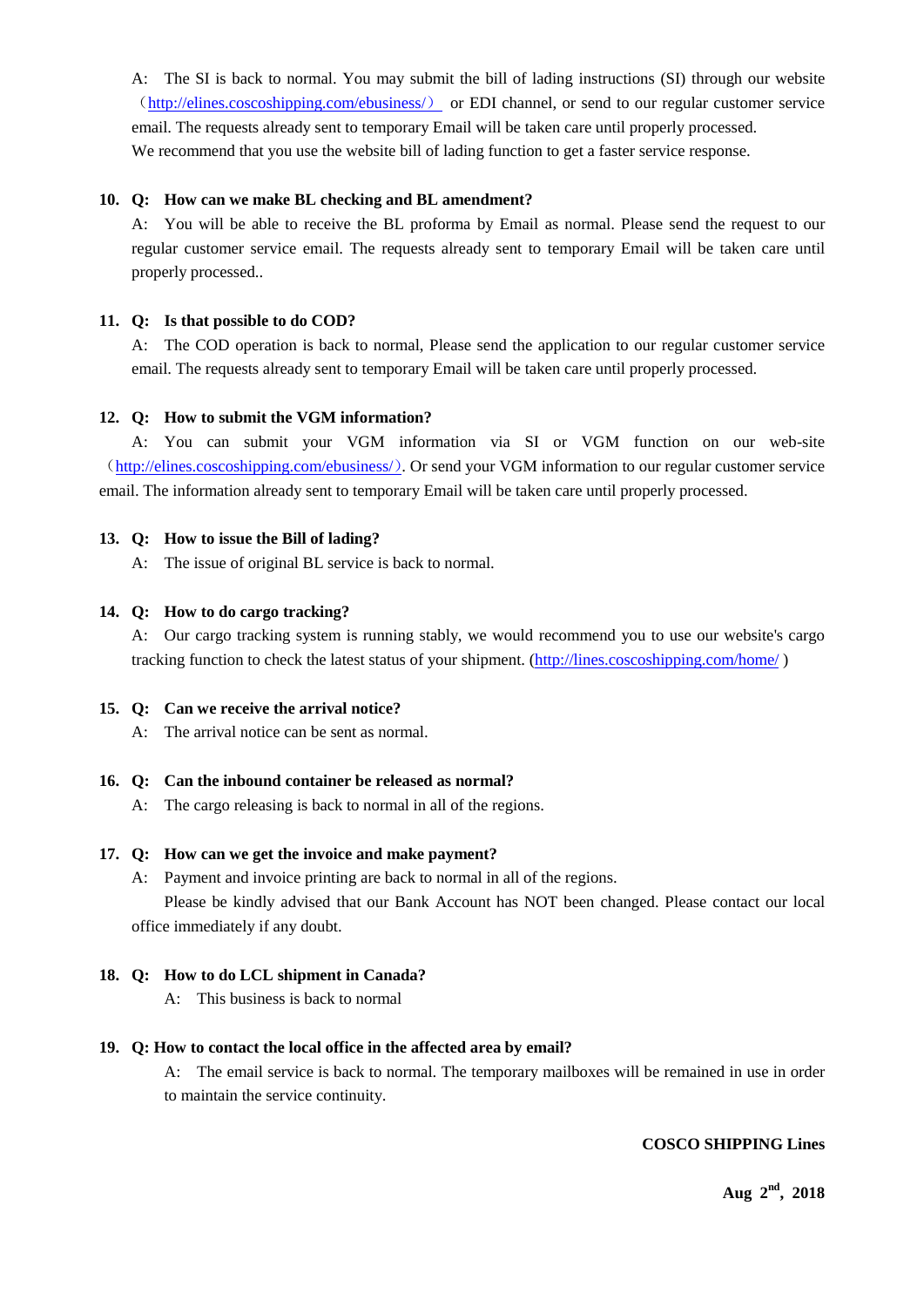# 美洲网络问题常见问题及答复

# 鉴于前期我司美洲地区发生网络故障,现已全面恢复。为保护客户利益以及业务的正常开展,我 们发布此 **FAQ** 以供参考,并将根据最新进展持续更新,感谢您的支持。

#### **1. Q**: 此次网络问题影响的范围有哪些?

A: 此次网络故障受影响的地区包括:美国、加拿大、巴拿马、阿根廷、巴西、秘鲁、智利、乌拉 圭。截止目前全面恢复。

#### **2. Q**: 对业务的影响有哪些?

A:所有地区业务已恢复正常,电话和邮件等对外沟通渠道均已恢复,公司客服邮箱已全面恢复使 用。为了保持服务的延续性,我们同时保留故障时期的临时工作邮箱。已发送给我们临时工作邮箱 的服务需求,您不需要重发,我们将及时处理。根据安全谨慎原则,当地网站(例如 [www.cosco-usa.com](http://www.cosco-usa.com/), [www.coscoshipping.com.br](http://www.coscoshipping.com.br/) 等)暂未开放,原通过当地网站提交的服务申请 暂时通过邮件方式提交(VGM 除外)。

## **3. Q**: 船舶挂靠会否受到影响?

A: 船舶挂靠未受到影响,船舶在港作业正常

#### **4. Q**: 如何提交订舱申请?

A: 您仍可通过我司官网(<http://elines.coscoshipping.com/ebusiness/>)或 EDI 渠道提交订舱申请。 也可以将您的订舱申请发送至原客服邮箱,已发送至临时工作邮箱的服务需求我们仍将继续处理。 我们推荐您使用官网电子订舱功能,以便得到更快速的服务响应。

#### **5. Q**: 是否接受危险品、特种箱订舱?

A: 危险品、特种箱订舱已恢复。

#### **6. Q**: 如何获取订舱确认书?

A: 订舱确认书可通过系统正常生成及发送。响应已恢复正常。

#### **7. Q**: 如何发送订舱更改?

A: 已恢复正常。您可将申请发送至原客服邮箱,已发送至临时工作邮箱的服务需求我们仍将继续 处理。

#### **8. Q**: 出口提箱是否受影响?

A: 出口提箱已恢复正常。

#### **9. Q**: 如何发送提单指示(**SI**)?

A: 已恢复正常, 您可以通过我司官网 (<http://elines.coscoshipping.com/ebusiness/>) 或 EDI 渠道提交 提单指示(SI),也可以将您的提单指示发送至原客服邮箱,已发送至临时工作邮箱的服务需求我 们仍将继续处理。